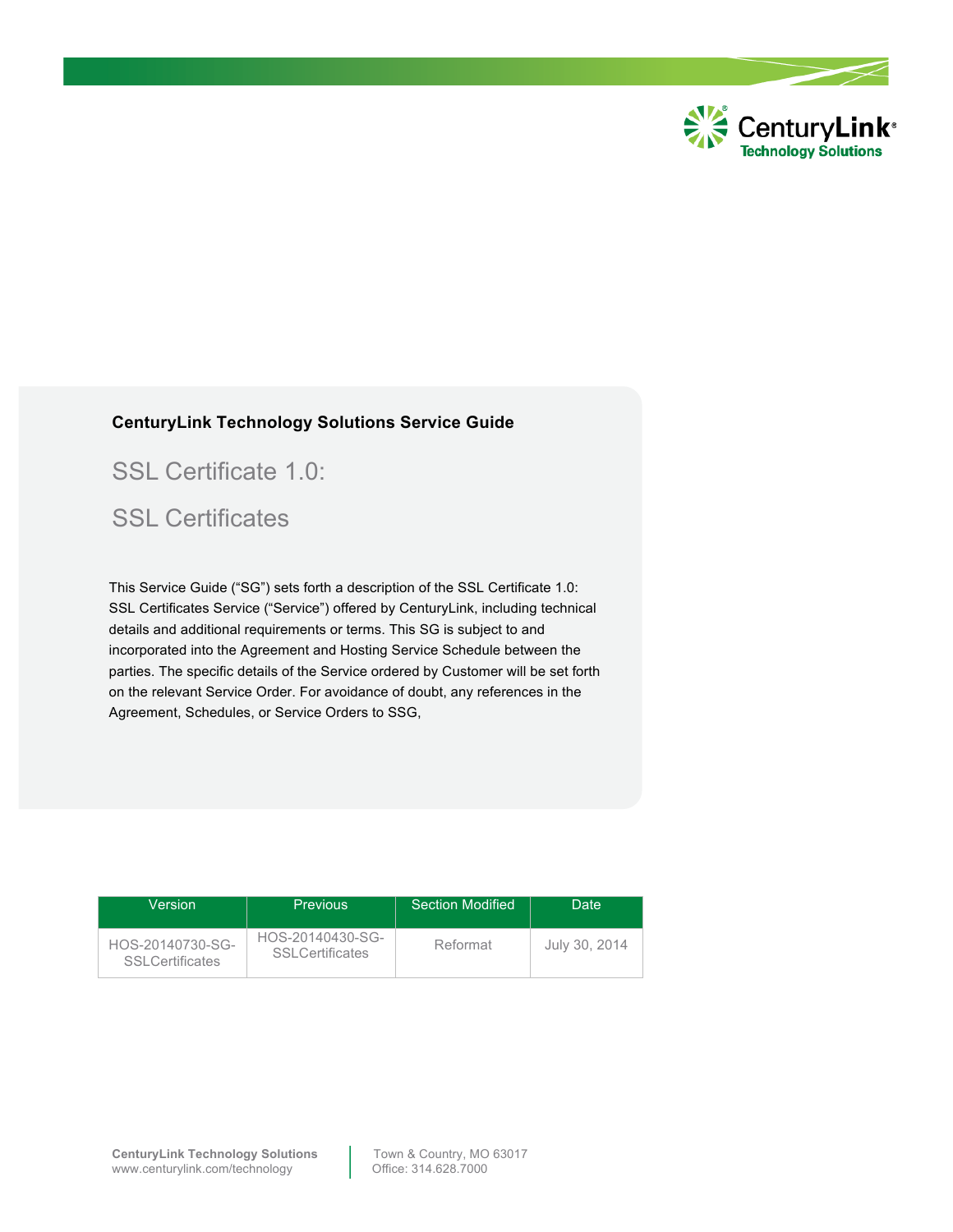# Table of Contents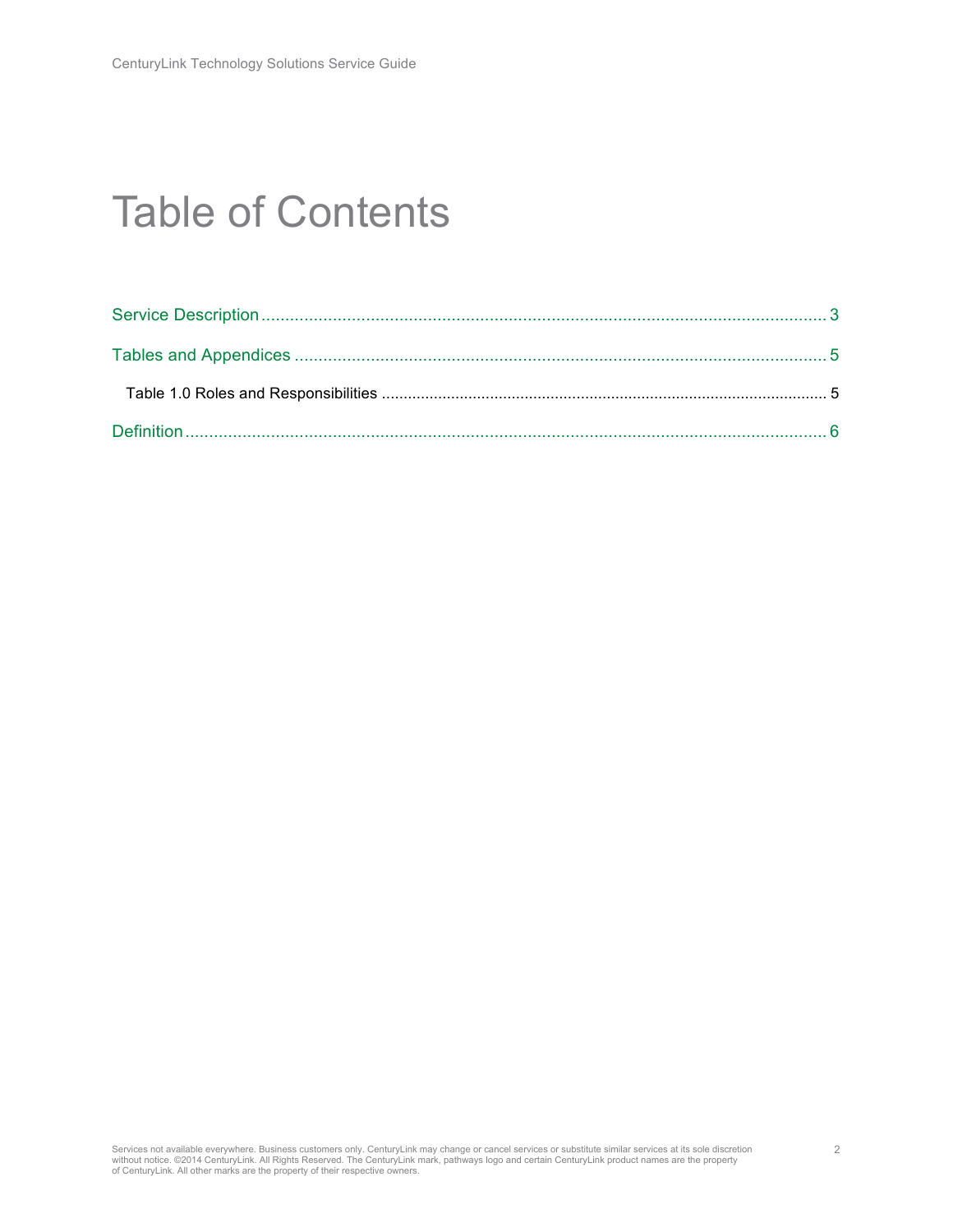#### **Service Description**

- **1. Standard Service Description:** SSL Certificate 1.0: SSL Certificates ("Service" or "SSL Certificate Service") consists of the licensing, installation, administration, maintenance and support for the supported certificates listed in Section 1.1.1 Customer is responsible for choosing the SSL Certificate(s) that supports their requirements for securing information. This Service is not associated with a Service Level Agreement (SLA).
	- **1.1. Service Components:** The SSL Certificate service provides nine options of commercially available SSL Certificates listed in Section 1.1.1 below each designed to provide site security based on Customer's needs, all with up to 256-bit encryption strength.
		- 1.1.1. **Supported Certificates**
			- 1.1.1.1. Symantec Secure Site Pro with EV (Extended Validation)
			- 1.1.1.2. Symantec Secure Site Pro
			- 1.1.1.3. Symantec Secure Site
			- 1.1.1.4. Thawte SLL Web Server with EV (Extended Validation)
			- 1.1.1.5. Thawte SSL Web Server
			- 1.1.1.6. Thawte SGC Super Cert
			- 1.1.1.7. Geotrust True BusinessID Wildcard
			- 1.1.1.8. Geotrust True BusinessID
			- 1.1.1.9. RapidSSL Certificate
			- 1.1.1.10. Geotrust Quick SSL Premium
	- **1.2. Licensing:** CenturyLink provides the licenses in compliance with the certificate vendor licensing terms and conditions. Specific information on each vendors licensing terms and conditions can be provided on request. All users of the service are subject to the terms and conditions of the referenced license agreement.
	- **1.3. Installation**: CenturyLink will provide installation tasks marked with an "X" in the CenturyLink column in Table 1.0 Roles and Responsibilities on the supported Operating Systems and Hosting Platforms listed below. Customer selects the operating system and platform at the time of purchase.
		- 1.3.1. **Supported Operating Systems:** 
			- 1.3.1.1. Red Hat Enterprise Linux AS5 version 5.x (64 bit)
			- 1.3.1.2. Red Hat Enterprise Linux AS6 version 6.x (64 bit)
			- 1.3.1.3. Microsoft Windows Server 2003 R2
			- 1.3.1.4. Microsoft Windows Server 2008
			- 1.3.1.5. Microsoft Windows Server 2008 R2
			- 1.3.1.6. Microsoft Windows Server 2012
		- 1.3.2. **Supported Hosting Platforms:** 
			- 1.3.2.1. CenturyLink Cloud: Only supports Geotrust, Quick SSL Premium
			- 1.3.2.2. CenturyLink Dedicated Cloud: Supports all certificates in section 1.1.1, with the exception of Geotrust, Quick SSL Premium.
			- 1.3.2.3. Intelligent Hosting: Supports all certificates in section 1.1.1, with the exception of Geotrust, Quick SSL Premium.
	- **1.4. Configuration:** CenturyLink will provide setup tasks marked with an "X" in the CenturyLink column in Table 1.0 Roles and Responsibilities.
	- **1.5. Administration:** CenturyLink will provide administration tasks marked with an "X" in the CenturyLink column in Table 1.0 Roles and Responsibilities.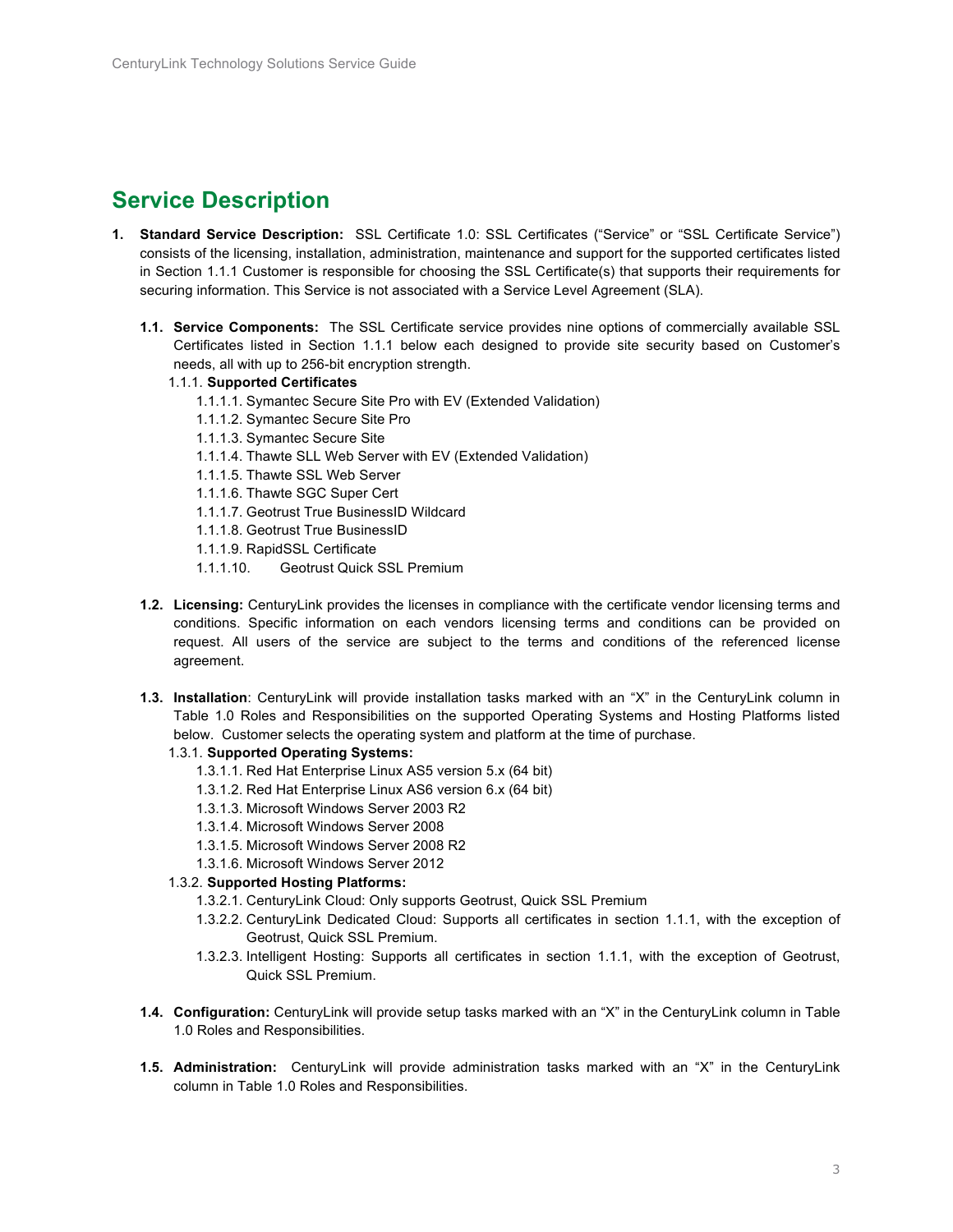- 1.5.1. **Public Assessment:** The Service utilizes automatic scanning protocols specific to each SSL Certificate service offering to conduct consistent assessment of public-facing web pages, web-based applications, server software, and network ports.
- 1.5.2. **Vulnerability Reporting:** Each SSL Certificate with built-in vulnerability assessment capabilities produces an actionable report that identifies both critical vulnerabilities that should be investigated immediately and informational items that pose lower risk.
- 1.5.3. **Malware Scanning:** SSL Certificates with daily malware scanning capabilities produce alerts for Customer to review for fast removal of malicious code and viruses.
- **1.6. Maintenance and Support:** CenturyLink will provide maintenance and support tasks marked with an "X" in the CenturyLink column in Table 1.0 Roles and Responsibilities.
	- 1.6.1. **Maintenance Windows:** All times listed under Schedule Maintenance Windows are local times and subject to change. CenturyLink will use commercially reasonable efforts to perform routine maintenance only during the Saturday or Sunday defined maintenance windows. See Definitions for additional information.
	- 1.6.2. **Support**: Support for the Service is provided through the project manager during installation and Customer validation. At the point of go-live the Service is passed from project management to CenturyLink Service Center for full 24x7 monitoring and management. The point of go-live is when Customer notifies CenturyLink project manager that the environment is ready to go-live.
- **2. Customer Responsibilities:** Customer is responsible for all tasks marked with an "X" in the Customer column in Table 1.0 Roles and Responsibilities. Customer acknowledges and agrees that its failure to perform its obligations set forth in Table 1.0 may result in CenturyLink's inability to perform the Services and CenturyLink shall not be liable for any failure to perform in the event of Customer's failure.
	- **2.1. Certificate Selection**: Customer is responsible for choosing the SSL Certificate that best aligns with their specific need based on securing information transfer between User and Site, distinguishing the varying levels of minimum encryption options available, scalable level of validation, and any extended validation available for additional credibility.
	- **2.2. Provide Contact**: Designate and maintain a Customer Contact during the Service Term (including current contact information). "Customer Contact" means a technical point of contact available 24 x 7 with sufficient knowledge, authority and access to address configuration issues, event notifications, system or infrastructure modifications and authentication of applicable CenturyLink systems.
- **3. Additional Services:** Customer can choose to have CenturyLink complete one or more of the tasks in Table 1.0 with an "X" in the Customer column. The tasks can be added to the standard Service (described in Section 1.0) for an additional fee described in a Statement of Work ("SOW") and agreed to by the parties. Contact a sales representative for additional information.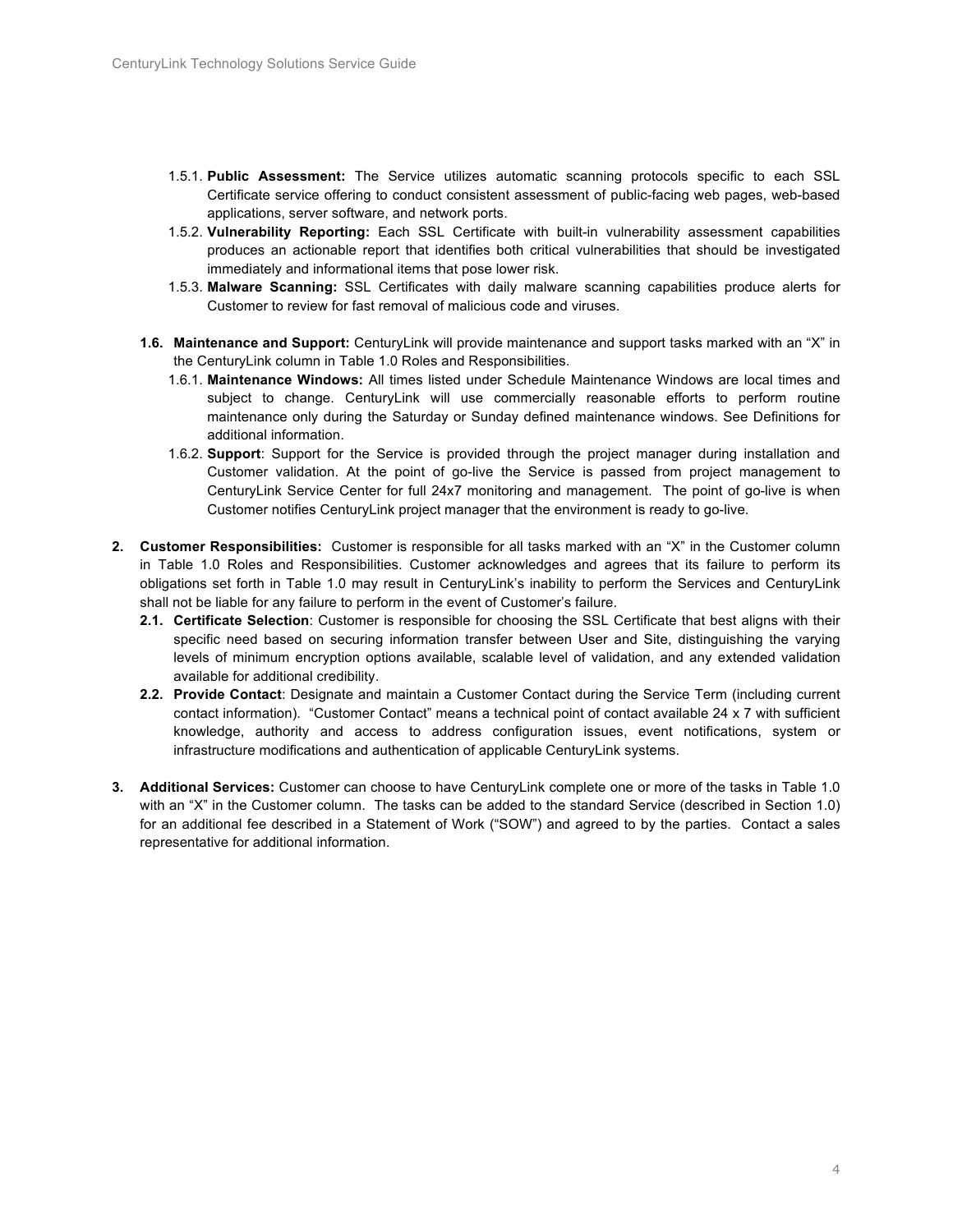## **Tables and Appendices**

| Activity       | <b>Task</b>                                                                                     | CenturyLink | <b>Customer</b> |
|----------------|-------------------------------------------------------------------------------------------------|-------------|-----------------|
| Licensing      | Procure SSL Certificate                                                                         | Χ           |                 |
| Installation   | Provide detailed requirements prior to Certificate request                                      | $\times$    |                 |
|                | Generate Certificate request                                                                    |             | X               |
|                | Submit Certificate request to the vendor                                                        | $\times$    |                 |
|                | Process Certificate request through vendor                                                      | X           |                 |
|                | Obtain Certificate from vendor                                                                  | $\times$    |                 |
|                | Provide Customer with a copy of the Certificate (when<br>requested)                             | X           |                 |
|                | Install SSL Certificate on CenturyLink managed server                                           | $\times$    |                 |
|                | Install SSL Certificate on customers server                                                     |             | X               |
| Configuration  | Configure CenturyLink managed application with SSL<br>Certificate                               | X           |                 |
|                | Configure Customer managed application with SSL<br>Certificate                                  |             | $\times$        |
| Administration | Initiate Certificate renewal request                                                            |             | $\times$        |
|                | Initiate Certificate revocation request                                                         |             | X               |
|                | Perform Certificate revocation                                                                  | $\times$    |                 |
| Support        | Track the renewal date of the certificate and renew it as<br>needed throughout the Service term | X           |                 |

#### **Table 1.0 Roles and Responsibilities**